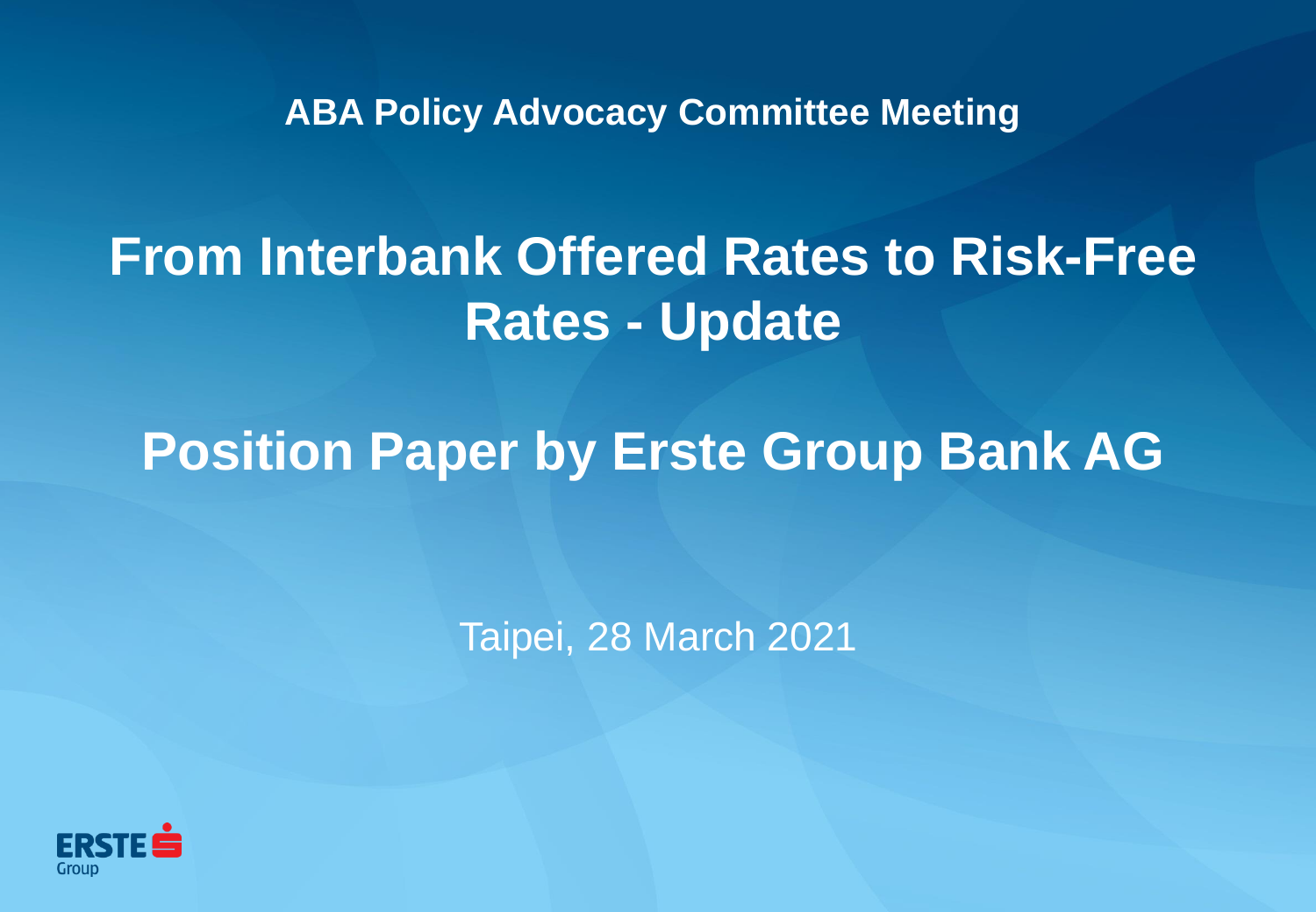#### **NOTE**

- The following presentation is an update to the previous ABA Policy Advocacy Committee Position Papers dated 14 November 2019 and 13 November 2020
- Please refer to these previous papers for basics, such as Fundamental Problems with LIBOR, Key Differences between IBORs and RFR, How to use RFR in Cash Products, etc.

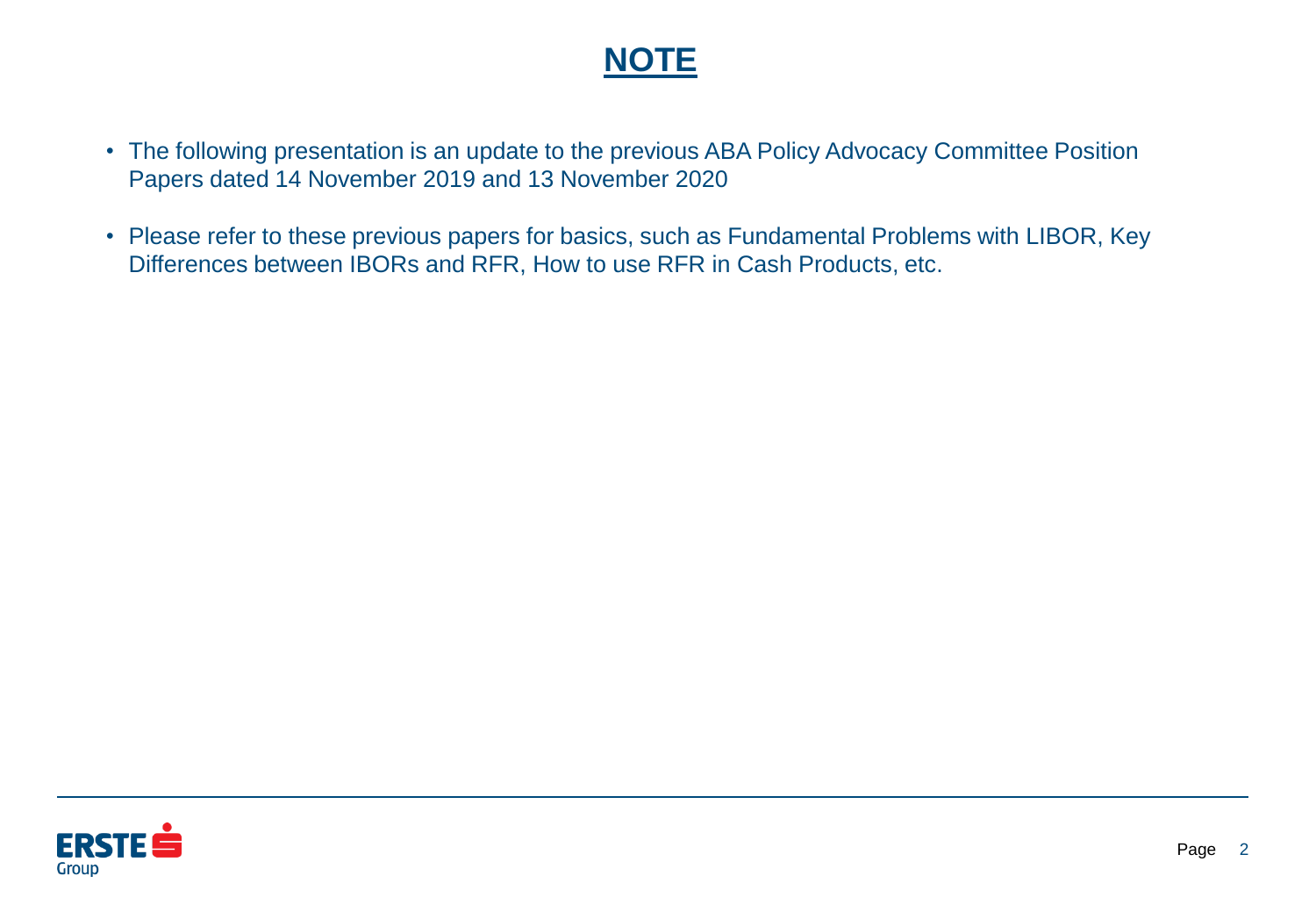## **UPDATE RISK-FREE RATES (RFR)**

| <b>CURRENCY</b>               | <b>ARR</b>   | <b>ADMINISTRATOR</b>                              | <b>NATURE</b> | <b>DATA SOURCE</b>                                                                                                 | <b>O/N RATE</b><br><b>AVAILABLE</b> | <b>TERM RATE</b><br><b>AVAILABLE</b>                         | <b>WORKING GROUP</b>                                                            |
|-------------------------------|--------------|---------------------------------------------------|---------------|--------------------------------------------------------------------------------------------------------------------|-------------------------------------|--------------------------------------------------------------|---------------------------------------------------------------------------------|
| <b>EUR</b>                    | €STR         | European Central<br>Bank                          | Unsecured     | <b>MMSR</b> transactions                                                                                           | ✓                                   | $\mathbf x$<br>Under<br>consideration                        | Working Group on Euro<br><b>Risk-Free Rates</b>                                 |
| <b>NZ</b><br>ZN<br><b>GBP</b> | <b>SONIA</b> | Bank of England                                   | Unsecured     | Unsecured overnight<br>sterling transactions<br>negotiated bilaterally and<br>brokered in London by<br><b>WMBA</b> |                                     | $\checkmark$<br>Published, Term<br>SONIA testing<br>complete | Working Group on<br><b>Sterling Risk-Free Rates</b>                             |
| <b>USD</b>                    | <b>SOFR</b>  | <b>Federal Reserve</b><br><b>Bank of New York</b> | Secured       | Tri-party repo, FICC GC<br>repo, FICC bilateral<br>treasury repo                                                   | $\checkmark$                        | $\mathbf x$<br>Planned for<br>2021                           | <b>Alternative Reference</b><br><b>Rates Committee</b><br>(ARRC)                |
| <b>CHF</b>                    | <b>SARON</b> | <b>SIX Swiss</b><br>Exchange                      | Secured       | CHF repo transactions in<br>the interbank market                                                                   | $\checkmark$                        | $\boldsymbol{\mathsf{x}}$<br><b>Not</b><br>recommended       | National Working Group<br>on Swiss Franc<br><b>Reference Rates</b>              |
| <b>JPY</b>                    | <b>TONAR</b> | Bank of Japan                                     | Unsecured     | Data provided by money<br>market brokers                                                                           | $\checkmark$                        | $\checkmark$<br>Published,<br><b>TORF</b> in test<br>phase   | Cross-industry<br>Committee on Yen<br><b>Interest Rate</b><br><b>Benchmarks</b> |

**Note:** A number of key Asian benchmarks are derived by applying a Forward FX curve to the USD LIBOR curve, notably SOR (Singapore), THBFIX (Thailand), MIFOR (India), and PHIREF (Philippines). Replacement rates also will need to be identified here

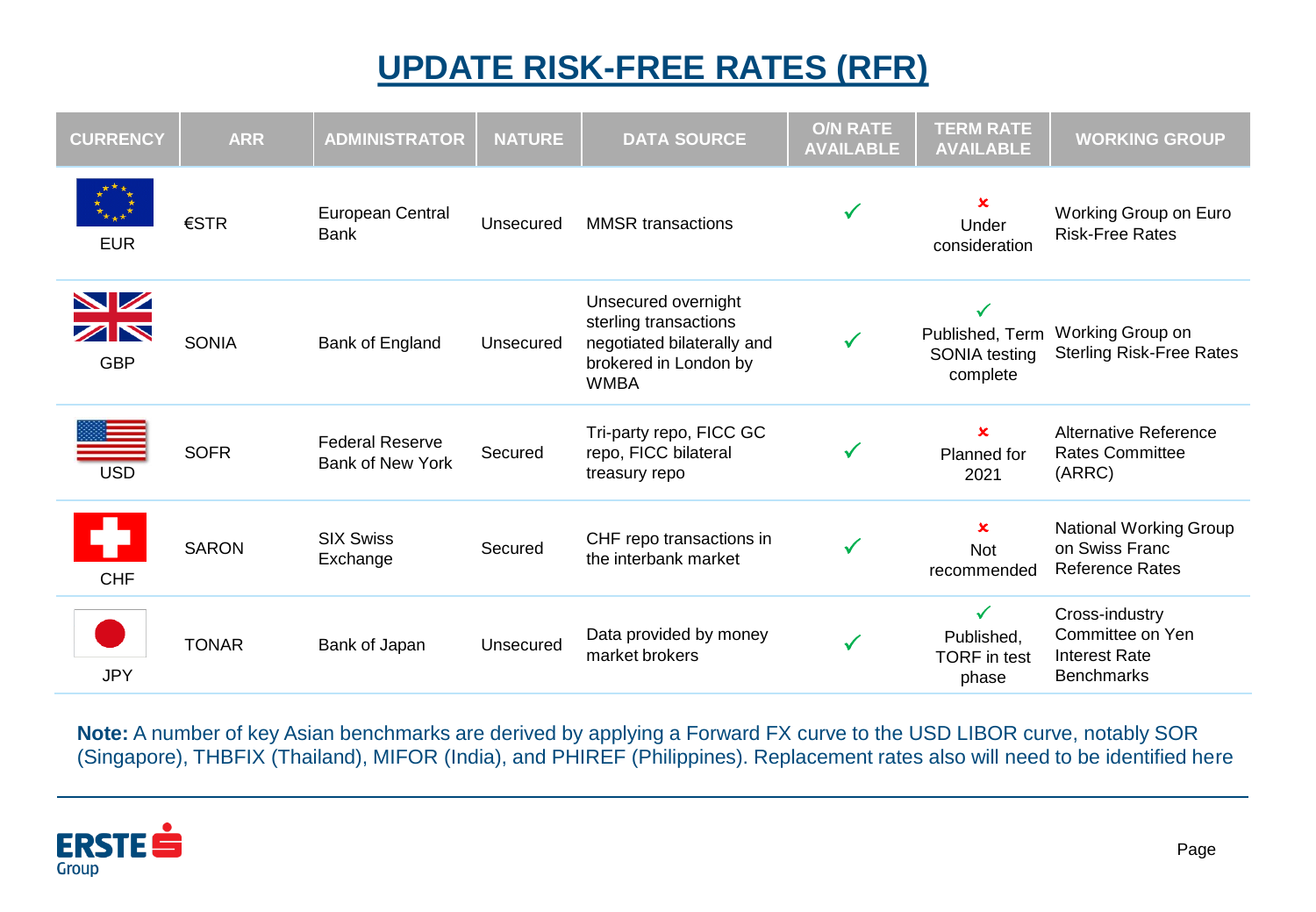### **RFR VOLUMES STILL SMALL**



Calculation: Total traded notional per month across all IRD products split by RFRs (including OTC and ETD) and all IRD products referencing other indices.

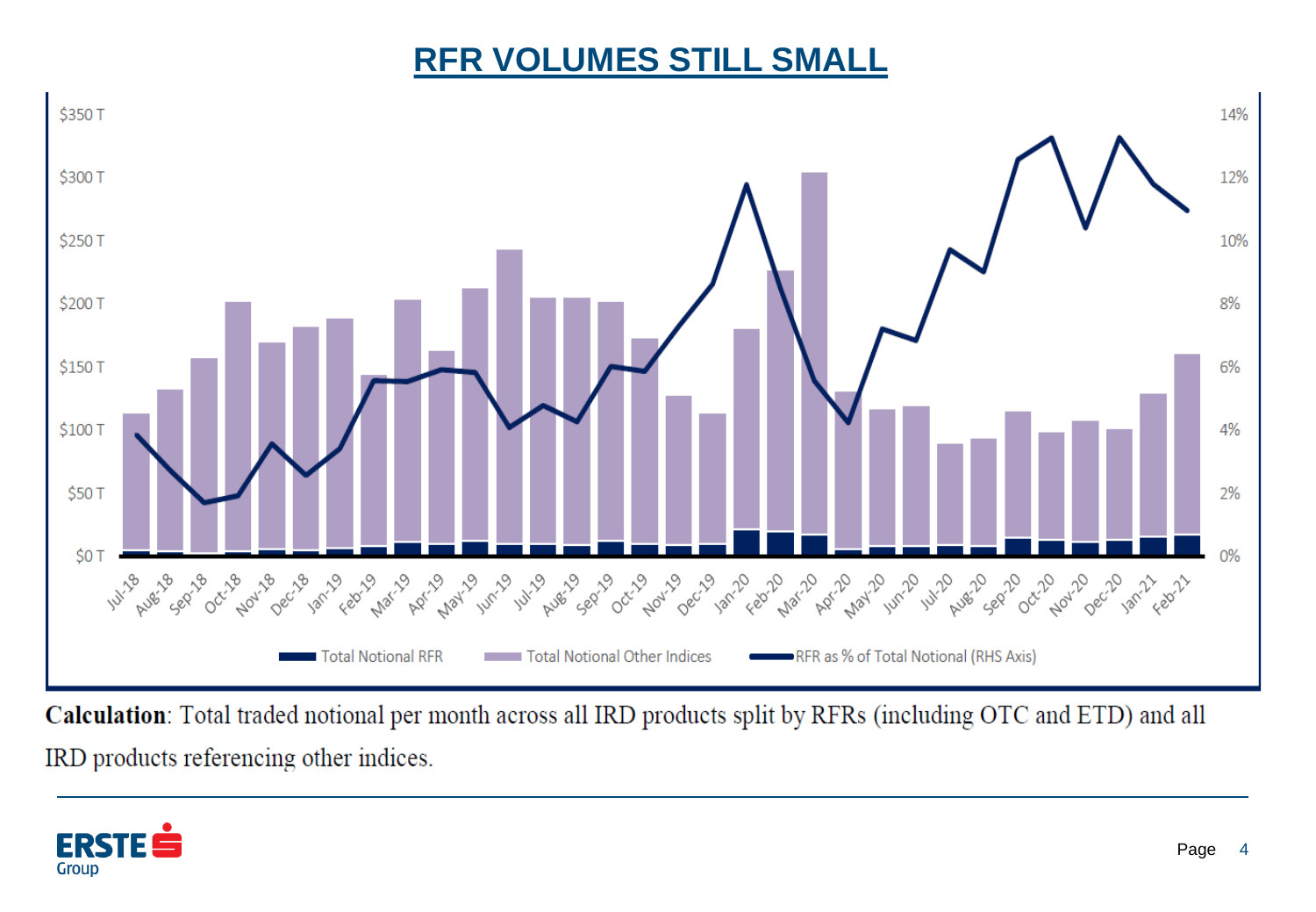### **RECENT AND REMAINING MILESTONES**

| LIBOR:<br>Adherence to the<br>Protocol across the<br>market participants<br>will require contact<br>and agreement<br>23rd Oct: ISDA<br><b>IBOR Fallback</b><br>and Protocol<br>published | Q4: Progress<br>active conversion<br>of cash products<br>where viable to<br>reduce legacy<br>volume (BoE)                                                            | 25th Jan: IBOR fallback supplement and<br>amendments made by the protocol<br>become effective<br>End Q4: $JPY-$<br>transition to TONA for<br>standard inter-dealer<br>derivative trades<br>End Q4: No new USD<br><b>LIBOR FRNs maturing</b><br>after end of 2021<br>(ARRC)<br><b>End Q4: Reduction of</b><br>CHF LIBOR-based cash<br>products without<br>fallback or a written<br>agreement for defining<br>the alternative reference<br>interest rate after 2021<br><b>End Q4: Introduction of</b><br>robust fallback clause<br>for new CHF LIBOR-<br>based cash products<br>expiring after 2021 | (FCA)<br>(FCA)<br>(FCA)                 |       | <b>Q1:</b> Cease initiation of new Sterling<br><b>LIBOR linked linear derivatives</b><br>expiring after 2021 (except for risk<br>management of existing positions)<br><b>Q1:</b> Cease new issuance of Sterling<br>LIBOR referencing products (Bonds &<br>Securitisations) maturing after 2021<br><b>Q1:</b> Accelerate active conversion<br>where to reduce legacy volume<br><b>Q1:</b> Complete assessment of all post<br>2021 cash contracts to identify<br>those that can be actively converted<br>referencing LIBOR | End Q2: No new USD LIBOR<br>business loans maturing after<br>end of 2021 (ARRC)<br>End Q2: No new USD LIBOR<br>securitization maturing after<br>end of 2021 (except CLOs)<br>(ARRC)<br><b>End O2:</b> No new derivatives<br>trades maturing end 2021<br>Q2: Cease issuance (ARRC)<br>of new bonds / notes |                                     | Q2/Q3: GBP - Cease trading of LIBOR linked non linear<br>derivatives, and cross currency derivatives with a sterling<br>leg, expiring after 2021 (except for risk management of<br>existing positions) (FCA)<br>Q2/Q3: Assess and actively convert where viable (e.g.<br>auction / compression mechanisms for derivatives). (FCA)<br>Q2/Q3: Complete active conversion of cash products.<br>Where active conversion is not possible for loans, ensure<br>robust fallbacks are adopted (FCA)<br>End Q3: No new USD<br><b>LIBOR CLOs (corporate)</b><br>or CRE) (ARRC)<br><b>End Q3: No business</b><br>loans using USD LIBOR<br>and maturing after<br>2021 should be<br>originated after June<br>30 | Assumed<br>cessation of<br><b>LIBOR</b><br>publication                                                                                                  |  |
|------------------------------------------------------------------------------------------------------------------------------------------------------------------------------------------|----------------------------------------------------------------------------------------------------------------------------------------------------------------------|---------------------------------------------------------------------------------------------------------------------------------------------------------------------------------------------------------------------------------------------------------------------------------------------------------------------------------------------------------------------------------------------------------------------------------------------------------------------------------------------------------------------------------------------------------------------------------------------------|-----------------------------------------|-------|--------------------------------------------------------------------------------------------------------------------------------------------------------------------------------------------------------------------------------------------------------------------------------------------------------------------------------------------------------------------------------------------------------------------------------------------------------------------------------------------------------------------------|-----------------------------------------------------------------------------------------------------------------------------------------------------------------------------------------------------------------------------------------------------------------------------------------------------------|-------------------------------------|----------------------------------------------------------------------------------------------------------------------------------------------------------------------------------------------------------------------------------------------------------------------------------------------------------------------------------------------------------------------------------------------------------------------------------------------------------------------------------------------------------------------------------------------------------------------------------------------------------------------------------------------------------------------------------------------------|---------------------------------------------------------------------------------------------------------------------------------------------------------|--|
|                                                                                                                                                                                          | <b>4020</b>                                                                                                                                                          |                                                                                                                                                                                                                                                                                                                                                                                                                                                                                                                                                                                                   | 1021                                    |       |                                                                                                                                                                                                                                                                                                                                                                                                                                                                                                                          | 2021                                                                                                                                                                                                                                                                                                      |                                     | 3021                                                                                                                                                                                                                                                                                                                                                                                                                                                                                                                                                                                                                                                                                               | 4021                                                                                                                                                    |  |
| <b>EONIA</b> /<br>€STR:<br>Q4:SONIA first<br>convention switch for<br>inter-dealer market<br><b>SONIA</b> Q4: Switch from<br>sterling interest rate<br>swaps                             | Q4: operationally<br>ready to support the<br>development & market<br>making of non linear<br>SONIA derivatives<br>(FCA)                                              |                                                                                                                                                                                                                                                                                                                                                                                                                                                                                                                                                                                                   | <b>Q1:</b> SONIA term rate<br>published |       |                                                                                                                                                                                                                                                                                                                                                                                                                                                                                                                          |                                                                                                                                                                                                                                                                                                           |                                     |                                                                                                                                                                                                                                                                                                                                                                                                                                                                                                                                                                                                                                                                                                    | <b>Q4:</b> Final recommendation<br>on EURIBOR fallbacks and EONIA<br>related solutions to amend ceases to<br>EURIBOR legacy contracts exist<br>expected |  |
| SOFR:                                                                                                                                                                                    | Oct: LCH and CME<br>switch from EFFR to<br>SOFR for PAI and<br>USD discounting<br>Bilateral CSA renegotiation to move from<br>EFFR to SOFR for discounting on USD to | <b>End Q4:</b> Making markets in<br>SOFR-linked interest rate<br>volatility products<br><b>End O4:</b> Amend inter-dealer<br>CSAs to use SOFR (ARRC)                                                                                                                                                                                                                                                                                                                                                                                                                                              |                                         |       | LIBOR to SOFR (ARRC)                                                                                                                                                                                                                                                                                                                                                                                                                                                                                                     | <b>End Q1: Dealers change market</b><br>convention quoting from USD                                                                                                                                                                                                                                       |                                     | End Q2: Incorporate contractual fallbacks in a                                                                                                                                                                                                                                                                                                                                                                                                                                                                                                                                                                                                                                                     | Q4: SOFR forward looking<br>term rate expected                                                                                                          |  |
| SOR/SORA:                                                                                                                                                                                | align to cleared derivative contracts.<br><b>Q4:</b> Consider timelines for<br>adoption of SORA as PAI<br>for CCPs                                                   | <b>O4:</b> Banks to have<br>substantially reduced gross Important Banks (D-SIBs)<br>exposures to SOR<br>2020                                                                                                                                                                                                                                                                                                                                                                                                                                                                                      |                                         | 2021. | Q1: All Domestic Systemically                                                                                                                                                                                                                                                                                                                                                                                                                                                                                            | H1: Term-SORA<br>expected<br>should be ready to offer a full- H1: Guidance on<br>derivatives to 90% by end- suite of SORA-based products cessation date for new<br>to their customers by end-Feb SOR originations and<br>transition mechanisms                                                            | end-2021<br>market products<br>2021 | majority of SOR referencing cash market<br>products (loans and FRNs) that mature after<br>Q2: Cease all new issuance of SOR-based cash<br>Q2: All non-DSIB banks should be ready to<br>offer new SORA-based products by end-April                                                                                                                                                                                                                                                                                                                                                                                                                                                                  |                                                                                                                                                         |  |

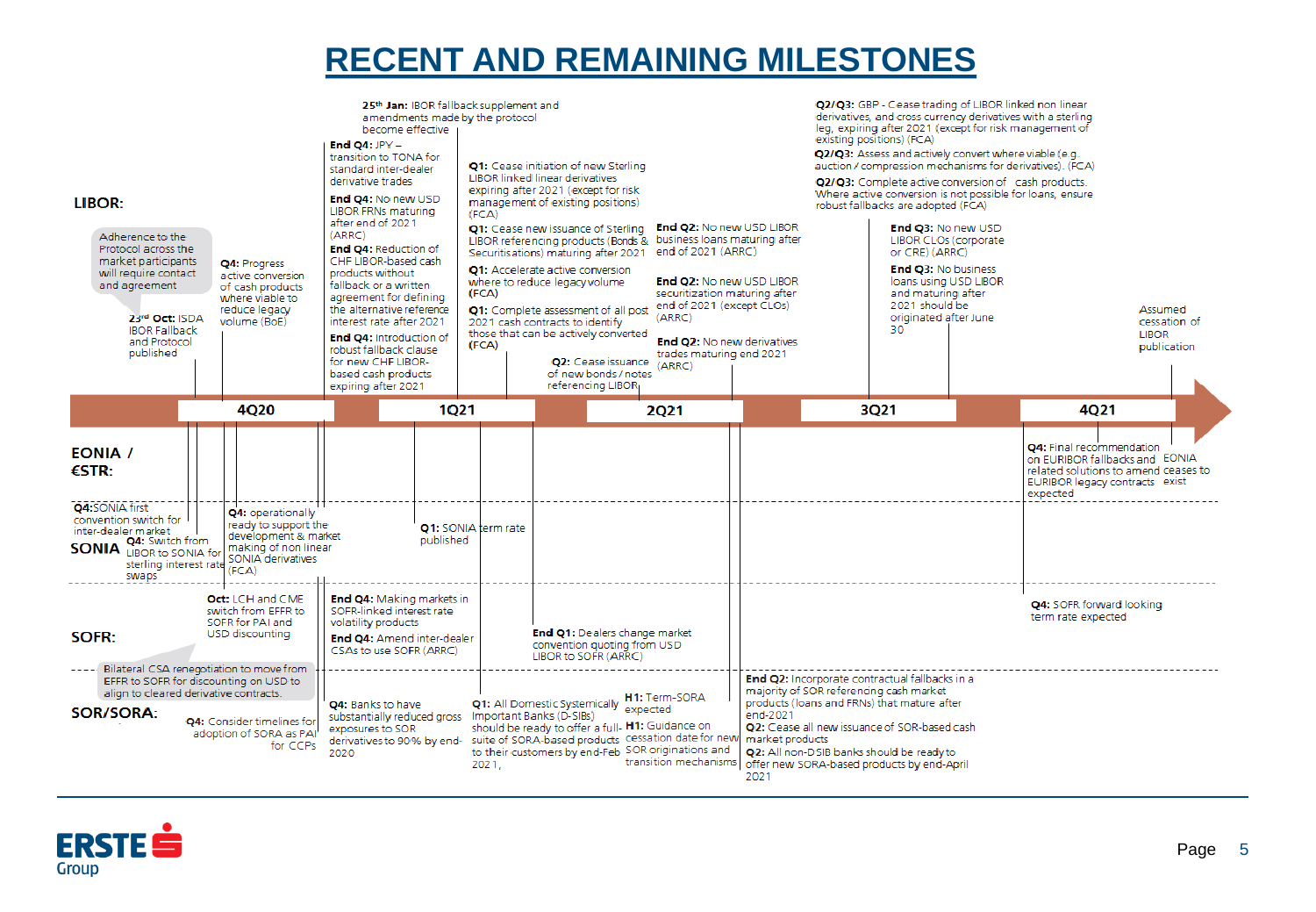### **FCA ANNOUNCEMENT ON 05 MARCH 2021**



1

#### FCA announcement on future cessation and loss of representativeness of the LIBOR

#### banchmarks

#### 05 March 2021

- 1. This statement announces the future cessation or loss of representativeness of the 35 UBOR benchmark settings currently published by ICE Benchmark Administration (IBA), an authorised administrator, regulated and supervised by the FCA.
- 2. IBA notified the RCA, following the completion of its recent consultation and notices of future departure received from the majority of the panel banks for each LIBOR setting, that it intends to cease providing all LIBOR settings for all currencies, subject to any rights of the FCA to compel IBA to continue publication.
- 3. We have completed our assessments of the effect of panel bank departures on LIBOR's ability to represent the underlying market, and of how IBA intends to cease providing LIBOR, as required by the UK Benchmarks Regulation (BMR). We have decided not to require any panel banks to continue to submit to LIBOR beyond the dates from which they have notified their departure, or to require list to continue to publish LiBOR on the basis of panel bank submissions beyond such dates. We have no intention to use our proposed powers to compel IBA to continue to publish any of the following 26 LIBOR settings as "synthetic" LIBOR (as described below). Therefore, these 26 LEOR settings will permanently cease as we set out below.
	- . Publication of all 7 euro LiBOR settings, all 7 Swiss franc LiBOR settings, the Spot Next, 1-week, 2-month and 12-month Japanese yen LIBOR settings, the overnight, 1-week, 2-month and 12month sterling LIBOR settings, and the 1-week and 2-month US dollar LIBOR settings will cease immediately after 31 December 2021.
	- . Publication of the overnight and 12-month US dollar LIBOR settings will cease immediately after 30 June 2023.
- 4. We will consult on requiring IBA to continue to publish the 3 remaining sterling LIBOR settings (1month, 3-month and 6-month) for a further period after end-2021 on a changed methodology (also known as a 'synthetic') basis using the proposed new powers the government is legislating to grant us under the BMR. Using our proposed powers in this way would be intended to protect consumers and market integrity by reducing disruption in markets where it is unlikely to be featible to convert certain outstanding contracts that reference LIBOR to alternative reference **rates.**
- 5. We will consult on requiring IBA also to continue to publish the 1-month, 3-month and 6-month. Japanese yen UBOR settings after end-2021 on a synthetic basis, for one additional year. This proposed use of our powers would be intended primarily to protect market integrity by allowing more time for transition away from Japanese yen LIBOR to complete. We do not envisage using our proposed powers to compel likk to continue to publish any Japanese yen LIBOR settings after end-2022, and publication of these settings will consequently cases permanently immediately after a final publication on 30 December 2022.
- 6. At the transition away from US dollar LIBOR progresses, we will continue to consider the case for using these proposed powers also to require continued publication on a synthetic basis of the 1month, 3-month and 6-month US dollar LIBOR settings for a further period after end-lune 2023, taking into account views and evidence from the US authorities and other stakeholders.
- 7. Where we decide to require IBA to continue the publication of any settings on a synthetic basis. the methodology we would propose to require LIROR's administrator to use is as set out in our statements of policy described below. Although this methodology provides in our view a fair approximation of what panel bank LIBOR would have been beyond the end-dates for each of the panek, LIEOR settings published on this synthetic basis will no longer be representative of the underlying market and economic reality the setting is intended to measure as those terms are small in the BMS.
- 8. Consequently t is clear that these 9 LIEOR benchmark settings (1-month, 3-month and 6-month settings in each of sterling, Japanese yen and US dollar UBOR) will no longer be representative of the underlying market and economic reality that such setting is intended to measure and that representativeness will not be rectored, as set out below.
	- . Immediately after 31 December 2021, the 1-month, 3-month and 6-month Japanese year LIBOR settings and the 1-month, 3-month and 6-month sterling LIBOR settings will no longer be representative and representativeness will not be restored.
	- . Immediately after 30 June 2023, the 1-month, 3-month and 6-month US dollar UBOR netfings will no longer be representative and representativeness will not be restored.
- 9. It follows that all 35 LIBOR settings will either cease to be provided by any administrator or no longer be representative immediately after the dates set out above.
- 10. We make this statement in the awareness that it will engage certain contractual triggent for the calculation and future application of fallbacks that are activated by pre-cessation or cessation amouncements made by the FCA (howsoever described) in contracts, and in accordance with our 11 March 2020 statement on LIBOR contractual triggen.
- 11. The exercise of our proposed new powers to require continued publication on a prothetic basis is subject to the enactment of the Financial Services (iii) by Parliament. Any decision to use them to require a methodology change for LIBOR settings will take into account evidence and views from market participants and our counterpart global authorities, and will be consulted upon in due **COURS**
- 12. We have also published today our statements of policy in relation to some of the proposed new powers that the government is legislating to grant us under the BMR. The statements of policy provide more detail of the policy framework which explains why we have no intention to use our proposed powers to require continued publication on a synthetic basis for 26 of the LIBOR setting, will consult on using them for the remaining 3 sterling LIBOR settings and, for one additional year, the remaining 3 ispanese yen LIBOR settings, and will continue to consider the case for using them for the 3 US dollar LIBOR settings as described above. It also confirms our intentions with regard to the methodology we would propose to use for any settings published on a synthetic basis (Le. a forward looking term rate version of the relevant Risk Free Rate plus a floed

Þ

spread adjustment calculated over the same period and in the same way as the spread adjustment Implemented in the IBOR Fallbacks Supplement and the 2020 IBOR Fallbacks Protocol published by the international Swaps and Derivatives Association).

13. We remind market garticipants that, although publication of certain LIBOR settings on a synthetic basis would be intended to assist legacy contract holders, new use of this synthetic LIBOR by UK regulated firms in regulated financial instruments would be prohibited under the BMR as amended by the Financial Services (iii) currently being enacted by Farliament. Continued use by regulated firms in legacy financial instruments would also be subject to the FCA using its proposed powers to permit such use. We will consult inter in 2021 on which legacy uses of synthetic LIBOR might be permitted.



 $\blacksquare$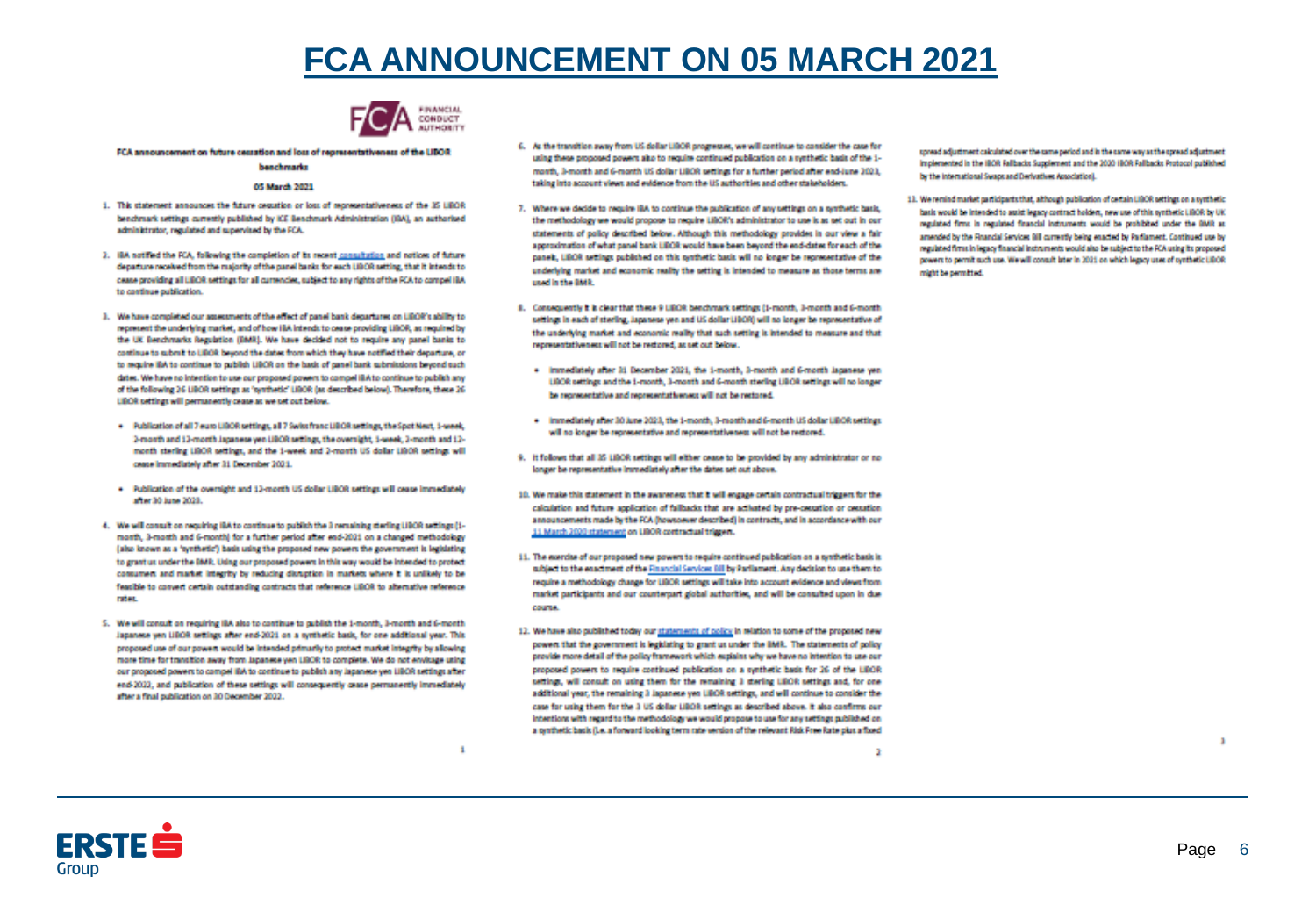#### **SUMMARY**

- Announcement constitutes an **index cessation event** under the IBOR Fallbacks Supplement and the ISDA 2020 IBOR Fallbacks Protocol **for all 35 LIBOR settings**
- As a result, the **fallback spread adjustment** published by Bloomberg **is fixed** as of the date of the announcement for all EUR, GBP, CHF, USD, and JPY settings (see next page)
- **24 LIBOR settings** will permanently cease immediately after **31 December 2021** (all seven EUR LIBOR tenors; all seven CHF LIBOR tenors; O/N, 1W, 2M, 12M GBP LIBOR; S/N, 1W, 2M, 12M JPY LIBOR; 1W, 2M USD LIBOR)
- **2 LIBOR settings** will permanently cease immediately after **30 June 2023** (O/N and 12M USD LIBOR)
- For the **remaining 9 LIBOR settings**, FCA will consult on requiring IBA to continue publication on a **synthetic basis** after 31 December 2021 (1M, 3M, 6M GBP LIBOR; 1M, 3M, 6M JPY LIBOR), resp. after 30 June 2023 (1M, 3M, 6M USD LIBOR). However, these LIBOR settings will **no longer be representative** of the underlying market and economic reality immediately after 31 December 2021, resp. 30 June 2023, and representativeness will not be restored
- Publication of the mentioned LIBOR settings on a synthetic basis would be intended to **assist legacy contract holders.** New use of this synthetic LIBOR by UK-regulated firms would be prohibited. FCA will consult later in 2021 on which legacy uses of synthetic LIBOR might be permitted

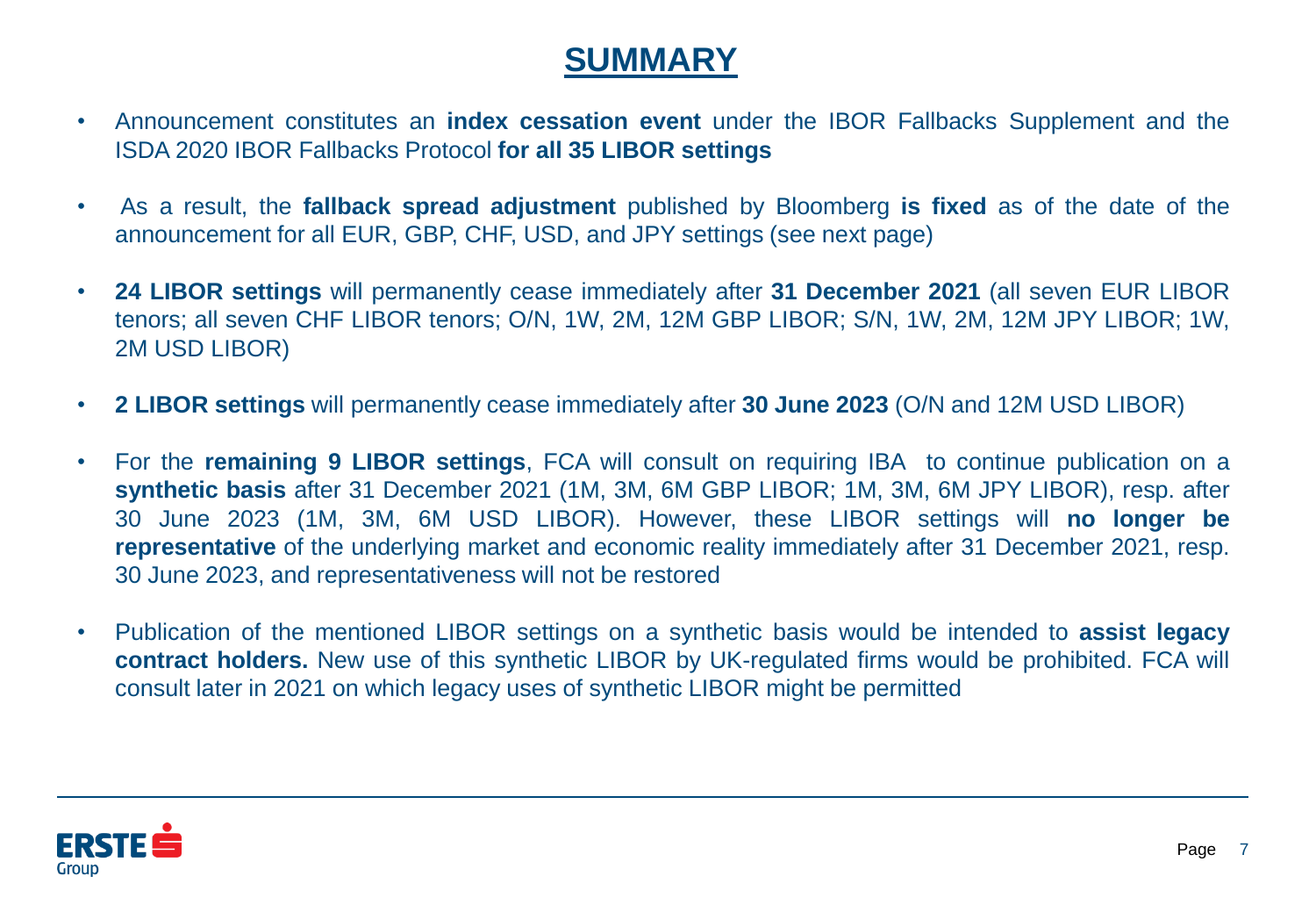### **FIXED SPREAD ADJUSTMENTS**

| <b>LIBOR</b> | <b>Tenor</b> | <b>Ticker</b>  | <b>Spread Adjustment</b> | <b>LIBOR</b> | <b>Tenor</b> | <b>Ticker</b>  | <b>Spread Adjustment</b> |
|--------------|--------------|----------------|--------------------------|--------------|--------------|----------------|--------------------------|
|              |              |                | (% )                     | <b>GBP</b>   | 12 Months    | SBP0012M Index | (%)<br>0.4644            |
| CHF          | Spot/Next    | SSFOOSN Index  | $-0.0551$                |              |              |                |                          |
| CHF          | 1 Week       | SSF0001W Index | $-0.0705$                | <b>JPY</b>   | Spot/Next    | SJY00SN Index  | $-0.01839$               |
| CHF          | 1 Month      | SSF0001M Index | $-0.0571$                | <b>JPY</b>   | 1 Week       | SJY0001W Index | $-0.01981$               |
| CHF          | 2 Months     | SSF0002M Index | $-0.0231$                | <b>JPY</b>   | 1 Month      | SJY0001M Index | $-0.02923$               |
| CHF          | 3 Months     | SSF0003M Index | 0.0031                   | <b>JPY</b>   | 2 Months     | SJY0002M Index | $-0.00449$               |
| CHF          | 6 Months     | SSF0006M Index | 0.0741                   |              |              |                |                          |
| CHF          | 12 Months    | SSF0012M Index | 0.2048                   | <b>JPY</b>   | 3 Months     | SJY0003M Index | 0.00835                  |
| <b>EUR</b>   | Overnight    | SEE00ON Index  | 0.0017                   | <b>JPY</b>   | 6 Months     | SJY0006M Index | 0.05809                  |
| <b>EUR</b>   | 1 Week       | SEE0001W Index | 0.0243                   | <b>JPY</b>   | 12 Months    | SJY0012M Index | 0.16600                  |
| <b>EUR</b>   | 1 Month      | SEE0001M Index | 0.0456                   | <b>USD</b>   | Overnight    | SUS00ON Index  | 0.00644                  |
| <b>EUR</b>   | 2 Months     | SEE0002M Index | 0.0753                   | <b>USD</b>   | 1 Week       | SUS0001W Index | 0.03839                  |
| <b>EUR</b>   | 3 Months     | SEE0003M Index | 0.0962                   | <b>USD</b>   | 1 Month      | SUS0001M Index | 0.11448                  |
| <b>EUR</b>   | 6 Months     | SEE0006M Index | 0.1537                   | <b>USD</b>   | 2 Months     | SUS0002M Index | 0.18456                  |
| <b>EUR</b>   | 12 Months    | SEE0012M Index | 0.2993                   | <b>USD</b>   | 3 Months     | SUS0003M Index | 0.26161                  |
| <b>GBP</b>   | Overnight    | SBP00ON Index  | $-0.0024$                | <b>USD</b>   | 6 Months     | SUS0006M Index | 0.42826                  |
| <b>GBP</b>   | 1 Week       | SBP0001W Index | 0.0168                   | <b>USD</b>   | 12 Months    | SUS0012M Index | 0.71513                  |
| <b>GBP</b>   | 1 Month      | SBP0001M Index | 0.0326                   |              |              |                |                          |
| <b>GBP</b>   | 2 Months     | SBP0002M Index | 0.0633                   |              |              |                |                          |
| <b>GBP</b>   | 3 Months     | SBP0003M Index | 0.1193                   |              |              |                |                          |
| <b>GBP</b>   | 6 Months     | SBP0006M Index | 0.2766                   |              |              |                |                          |

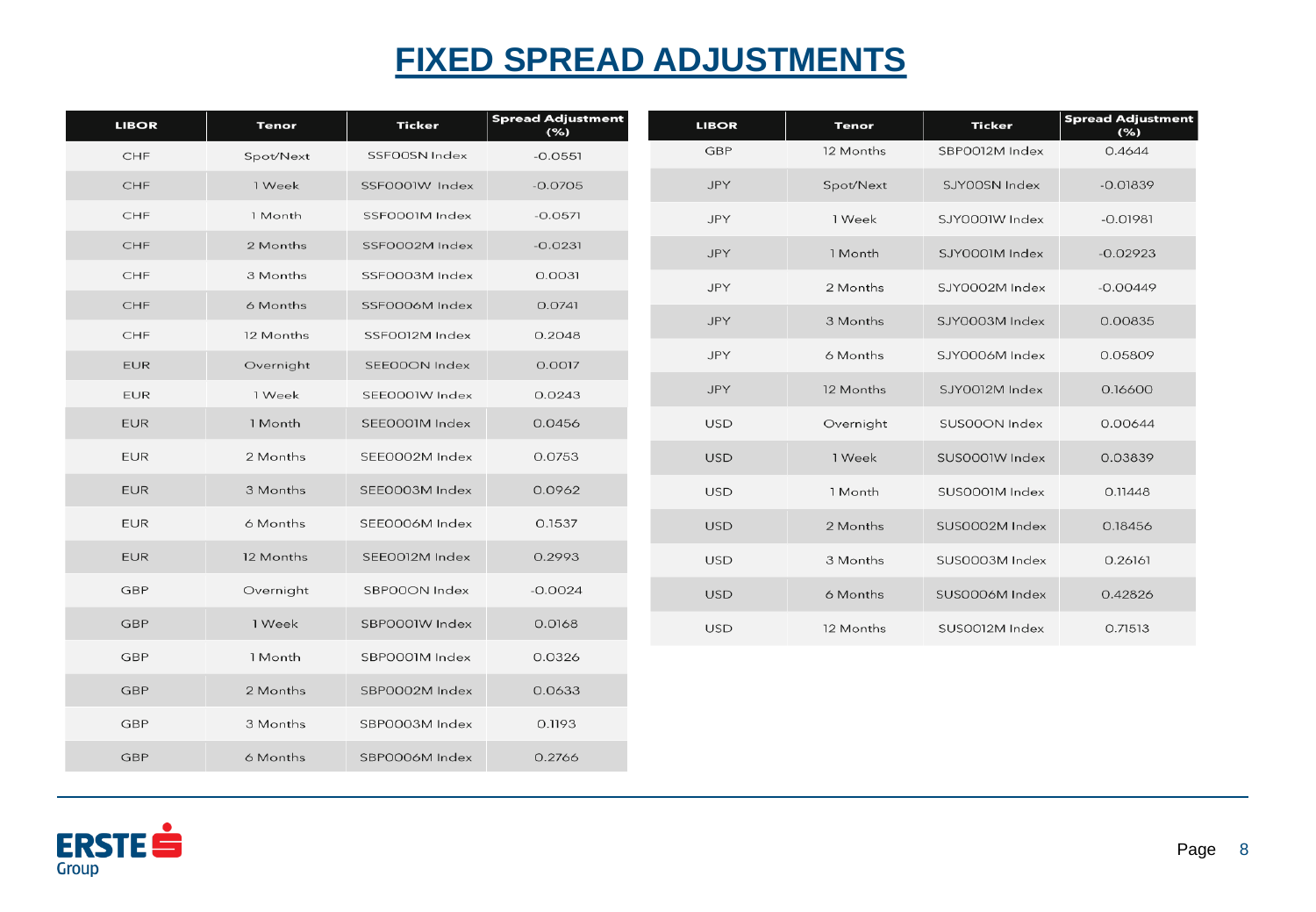### **KEY ISSUES**

- **Spread Adjustment –** to fairly reflect the structural differences between IBOR and RFR. RFR's such as SONIA and SOFR do not include a liquidity or credit risk premium, which lenders must add when they transition away from IBOR's to maintain their interest rate return. Spreads between IBOR's and RFR's can widen substantially in times of stress, as we have seen in March 2020. Beyond 2021, the lack of credit spreads in new risk-free rates could still create a risk of high interest margin volatility for banks, as widening bank credit spreads have tended to partly mitigate falling risk-free rates in times of market stress
- Fixed Spread Adjustments as of 05 March 2021; fallback rates in general higher than current IBOR
- **Term Rate** IBORs are forward-looking, usually over various tenors, and therefore rates are known exante. In contrast, RFR's are overnight rates and are only known ex-post, on the next day, which creates significant challenges in determining RFR term rates, in particular for cash products such as loans and mortgages
- Term Rates published for GBP (Term SONIA testing complete) and JPY (TORF in testing phase), **but still not available for USD!**
- **Increasing Regulatory Pressure** increased demand for ever more detailed data on IBOR-linked exposures and transition plans by regulators, deadlines for switch to RFR
- E.g. in HK, HKMA requires banks by 30 June 2021 to cease issuing new IBOR-linked products maturing after 31 December 2021

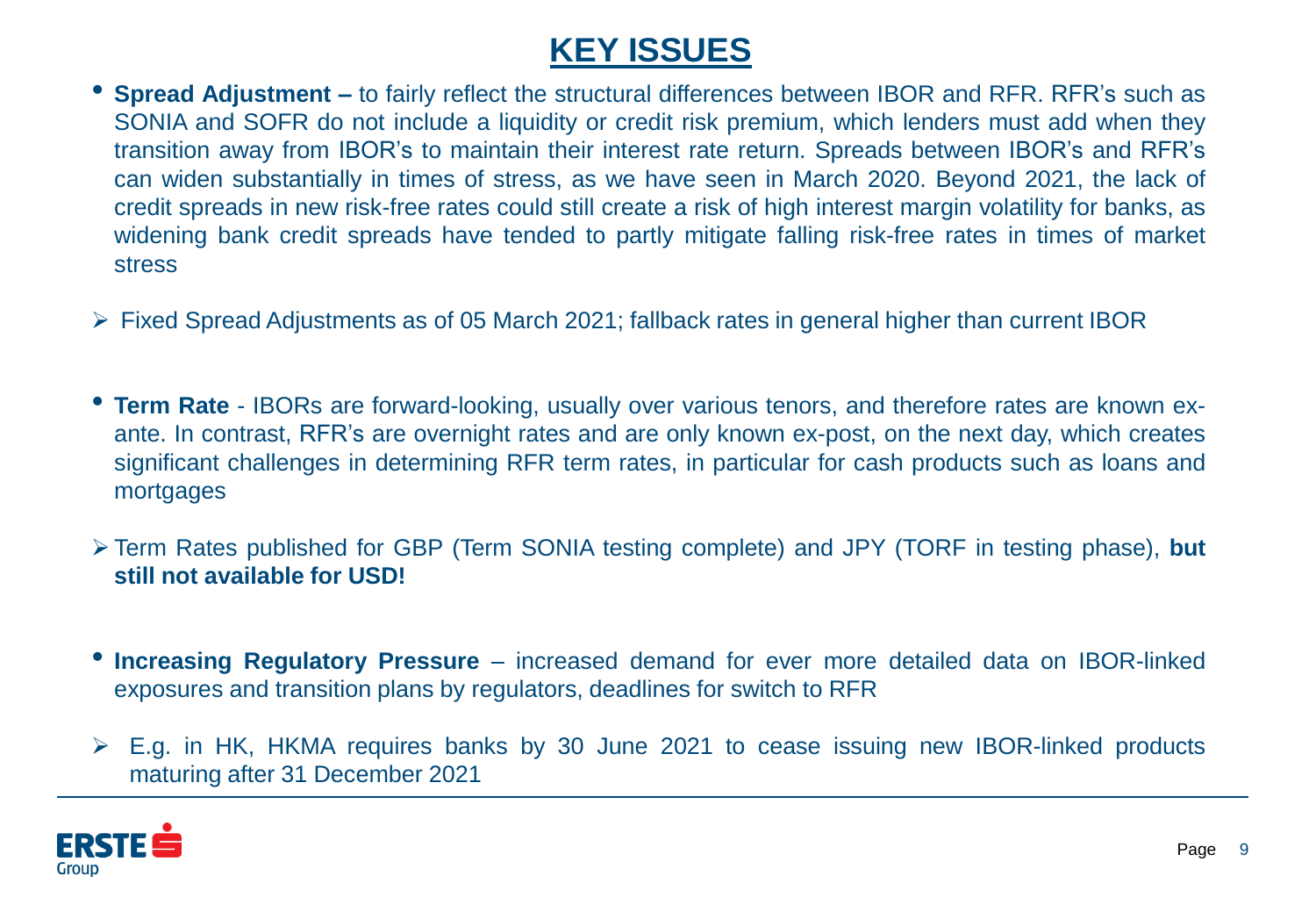### **RFR ISSUES BY APAC BANKS**

| <b>RFR ISSUES BY APAC BANKS</b>              |               |                      |        |                     |                   |                      |                 |
|----------------------------------------------|---------------|----------------------|--------|---------------------|-------------------|----------------------|-----------------|
| <b>Issuer Name</b>                           | <b>Ticker</b> | <b>Country</b>       | Coupon | <b>Maturity</b>     | <b>Amt Issued</b> | <b>Maturity Type</b> | <b>Currency</b> |
| Bank of China Ltd/Macau                      | <b>BCHINA</b> | <b>CN</b>            |        | 0.98 17.10.2022     | 350,000,000       | <b>AT MATURITY</b>   | <b>USD</b>      |
| Bank of East Asia Ltd/HK                     | <b>BNKEA</b>  | HK                   |        | $0.18$   15.09.2021 | 20,000,000        | <b>AT MATURITY</b>   | <b>USD</b>      |
| Commonwealth Bank of Australia/New York      | CBAAU         | AU                   |        | $0.20$ 10.09.2021   | 150,000,000       | <b>AT MATURITY</b>   | <b>USD</b>      |
| Commonwealth Bank of Australia/New York      | CBAAU         | AU                   |        | $0.11$ 03.05.2021   | 50,000,000        | <b>AT MATURITY</b>   | <b>USD</b>      |
| Export-Import Bank of Korea                  | <b>EIBKOR</b> | KR                   | 0.31   | 11.03.2024          | 240,000,000       | AT MATURITY          | <b>USD</b>      |
| <b>Export-Import Bank of Korea</b>           | <b>EIBKOR</b> | KR                   |        | 0.61 25.08.2021     | 100,000,000       | <b>AT MATURITY</b>   | <b>USD</b>      |
| Kookmin Bank/Seoul                           | <b>CITNAT</b> | KR                   |        | $0.47$ 03.08.2022   | 200,000,000       | <b>AT MATURITY</b>   | <b>USD</b>      |
| Korea Development Bank                       | <b>KDB</b>    | $\mathsf{KR}\xspace$ | 0.26   | 09.03.2024          | 300,000,000       | AT MATURITY          | <b>USD</b>      |
| Korea Development Bank                       | <b>KDB</b>    | KR                   |        | 0.56 21.03.2022     | 200,000,000       | <b>AT MATURITY</b>   | <b>USD</b>      |
| Macquarie Group Ltd                          | MQGAU         | AU                   |        | 1.34 12.01.2027     | 1,250,000,000     | <b>CALLABLE</b>      | <b>USD</b>      |
| Mitsubishi UFJ Trust & Banking Corp/New York | <b>MUFG</b>   | <b>JP</b>            |        | 0.17 23.08.2021     | 100,000,000       | <b>AT MATURITY</b>   | <b>USD</b>      |
| National Australia Bank Ltd                  | <b>NAB</b>    | AU                   |        | 0.15 26.04.2021     | 50,000,000        | <b>AT MATURITY</b>   | <b>USD</b>      |
| Norinchukin Bank/New York                    | <b>NORBK</b>  | JP                   |        | $0.19$   18.11.2021 | 300,000,000       | AT MATURITY          | <b>USD</b>      |
| Sumitomo Mitsui Banking Corp/New York        | <b>SUMIBK</b> | <b>JP</b>            |        | 0.16 10.09.2021     | 100,000,000       | <b>AT MATURITY</b>   | <b>USD</b>      |
| Sumitomo Mitsui Banking Corp/New York        | <b>SUMIBK</b> | <b>JP</b>            |        | 0.12 25.05.2021     | 130,000,000       | <b>AT MATURITY</b>   | <b>USD</b>      |
| Sumitomo Mitsui Banking Corp/New York        | <b>SUMIBK</b> | <b>JP</b>            |        | 0.12 14.05.2021     | 250,000,000       | <b>AT MATURITY</b>   | <b>USD</b>      |
| Sumitomo Mitsui Banking Corp/New York        | <b>SUMIBK</b> | <b>JP</b>            |        | $0.12$   12.05.2021 | 300,000,000       | <b>AT MATURITY</b>   | <b>USD</b>      |
| Sumitomo Mitsui Banking Corp/New York        | <b>SUMIBK</b> | <b>JP</b>            |        | 0.15 22.07.2021     | 330,000,000       | AT MATURITY          | <b>USD</b>      |
| Sumitomo Mitsui Trust Bank Ltd/ New York     | <b>SUMITR</b> | <b>JP</b>            |        | $0.16$   19.03.2021 | 415,000,000       | <b>AT MATURITY</b>   | <b>USD</b>      |
| Sumitomo Mitsui Trust Bank Ltd/ New York     | <b>SUMITR</b> | JP                   |        | 0.14 13.05.2021     | 350,000,000       | <b>AT MATURITY</b>   | <b>USD</b>      |
| Sumitomo Mitsui Trust Bank Ltd/ New York     | <b>SUMITR</b> | <b>JP</b>            |        | $0.15$   14.07.2021 | 350,000,000       | <b>AT MATURITY</b>   | <b>USD</b>      |
| Sumitomo Mitsui Trust Bank Ltd/ New York     | <b>SUMITR</b> | <b>JP</b>            |        | $0.21$ 16.06.2021   | 70,000,000        | <b>AT MATURITY</b>   | <b>USD</b>      |
| Sumitomo Mitsui Trust Bank Ltd/ New York     | <b>SUMITR</b> | <b>JP</b>            |        | 0.20 24.06.2021     | 50,000,000        | AT MATURITY          | <b>USD</b>      |
| Sumitomo Mitsui Trust Bank Ltd/ New York     | <b>SUMITR</b> | <b>JP</b>            |        | $0.12$ 10.06.2021   | 100,000,000       | <b>AT MATURITY</b>   | <b>USD</b>      |
| Sumitomo Mitsui Trust Bank Ltd/ New York     | <b>SUMITR</b> | <b>JP</b>            |        | $0.15$ 02.08.2021   | 100,000,000       | <b>AT MATURITY</b>   | <b>USD</b>      |
| Sumitomo Mitsui Trust Bank Ltd/ New York     | <b>SUMITR</b> | JP                   |        | $0.15$   12.07.2021 | 50,000,000        | <b>AT MATURITY</b>   | <b>USD</b>      |
| Sumitomo Mitsui Trust Bank Ltd/ New York     | <b>SUMITR</b> | JP                   |        | 0.18 08.07.2021     | 150,000,000       | AT MATURITY          | <b>USD</b>      |
| Sumitomo Mitsui Trust Bank Ltd/ New York     | <b>SUMITR</b> | JP                   |        | 0.16 09.04.2021     | 100,000,000       | AT MATURITY          | <b>USD</b>      |
| Sumitomo Mitsui Trust Bank Ltd/ New York     | <b>SUMITR</b> | <b>JP</b>            |        | 0.15 14.07.2021     | 350,000,000       | <b>AT MATURITY</b>   | <b>USD</b>      |

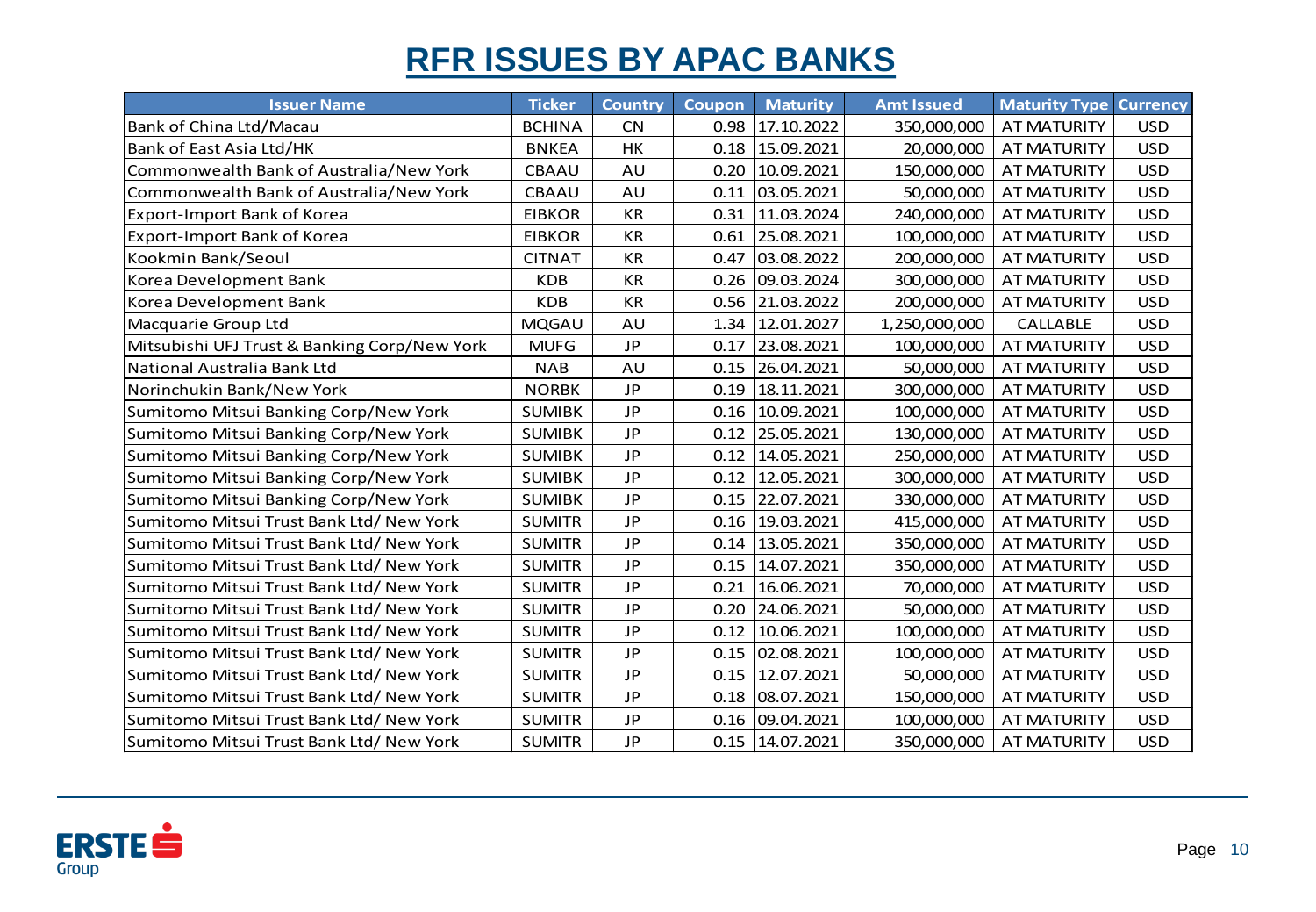### **CHECKLIST FOR ASIAN BANKS**

| No.            | <b>Topic</b>                           | <b>Key Considerations</b>                                                                                                                                                                                                                                         |
|----------------|----------------------------------------|-------------------------------------------------------------------------------------------------------------------------------------------------------------------------------------------------------------------------------------------------------------------|
| 1              | <b>Program Governance</b>              | Create working group to monitor market and regulatory developments<br>$\bullet$<br>and coordinate with all stakeholders, establish contact with official RFR<br>working group<br>Senior management sponsor with decision-making powers<br>٠                       |
| $\overline{2}$ | <b>Transition Management Program</b>   | Project management framework<br>$\bullet$<br>Impact assessment<br>$\bullet$<br>Resources and budget needs<br>$\bullet$<br>Deadlines for stop of IBOR-linked business and switch to RFR<br>$\bullet$                                                               |
| 3              | <b>Communication Strategy</b>          | External: clients, investors, counterparties, regulators, industry bodies<br>$\bullet$<br>Internal: regular updates to all stakeholders, staff training<br>$\bullet$                                                                                              |
| 4              | <b>Identify and Validate Exposures</b> | Product exposure analysis<br>٠<br>Identify and quantify IBOR-linked products maturing post 2021 and any<br>$\bullet$<br>changes needed - consider using AI tools<br><b>Continuous monitoring</b><br>$\bullet$                                                     |
| 5              | <b>Develop Product Strategy</b>        | Timeline for offering new RFR-linked products<br>$\bullet$<br>Risk and product approval requirements for RFR products<br>$\bullet$                                                                                                                                |
| 6              | <b>Risk Management</b>                 | Assess key risks from IBOR discontinuation incl. market readiness,<br>$\bullet$<br>business impacts, legal risk, operational risk, and financial risk such as<br>accounting treatment and valuation<br>Establish processes to monitor and mitigate material risks |

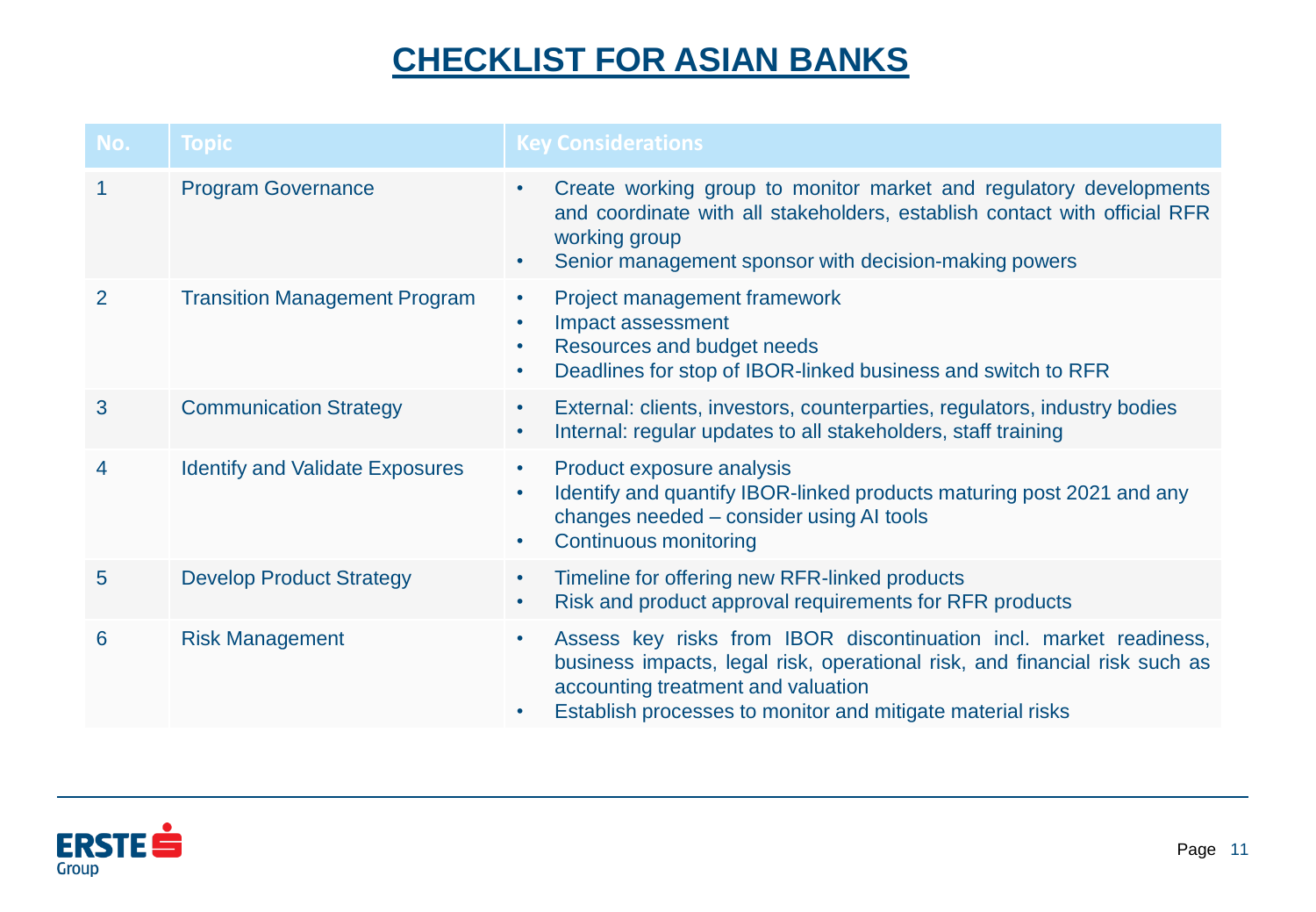### **CHECKLIST FOR ASIAN BANKS CONT'D**

| No.            | <b>Topic</b>                                          | <b>Key Considerations</b>                                                                                                                                                                                                                                                                                                      |
|----------------|-------------------------------------------------------|--------------------------------------------------------------------------------------------------------------------------------------------------------------------------------------------------------------------------------------------------------------------------------------------------------------------------------|
| $\overline{7}$ | <b>Transition of Contracts</b>                        | • Legal review of contracts maturing post 2021<br>Check for adequate fallback language in existing contracts and<br>amend/renegotiate/replace/terminate if necessary<br>Incorporate adequate fallback language in all new contracts (or switch to<br>RFR right away)<br>• Check adherence to ISDA 2020 IBOR Fallbacks Protocol |
| 8              | <b>Operational and Technology</b><br><b>Readiness</b> | • Check if systems can accommodate RFR mechanics – KONDOR+ has<br>new functionality for IBOR replacement<br>Incorporate new market data sources and calculation methodologies into<br><b>IT</b> system<br>• Testing and readiness of material operations and technology vendors                                                |
| 9              | <b>Accounting and Reporting</b>                       | Identify impact on fair value, impairment, P&L, credit allowances<br>$\bullet$<br>Identify changes needed to be made to current finance systems,<br>$\bullet$<br>operations, and control environment<br>Update financial disclosures<br>$\bullet$                                                                              |
| 10             | <b>Taxation</b>                                       | Identify tax implications and update tax documentation<br>$\bullet$<br>Determine tax reporting requirements and jurisdictions<br>$\bullet$<br>Review amendments to existing contracts<br>$\bullet$                                                                                                                             |

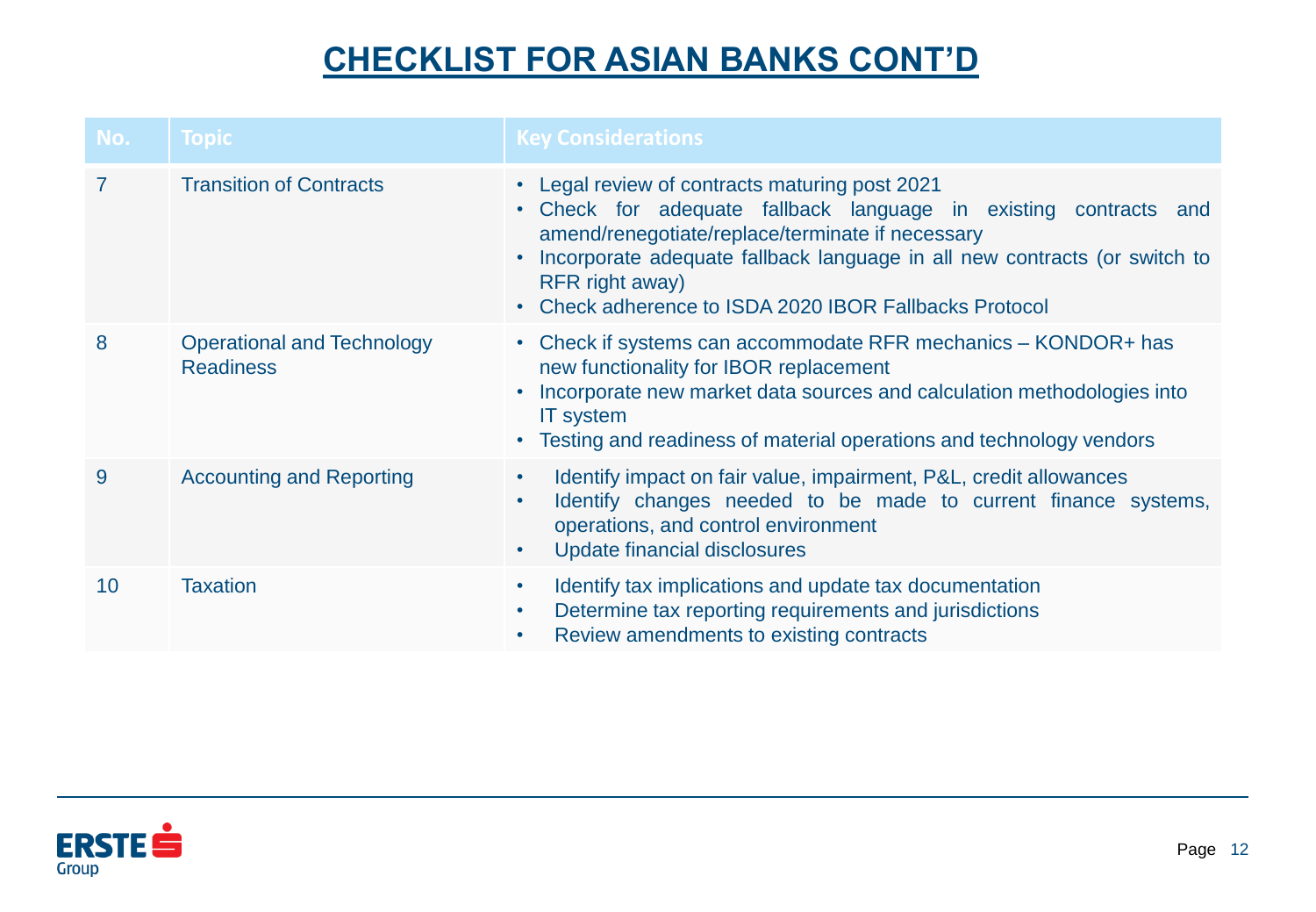#### **USEFUL LINKS**

#### **RFR Working Groups:**

- EUR: [https://www.ecb.europa.eu/paym/interest\\_rate\\_benchmarks/WG\\_euro\\_risk-free\\_rates/html/index.en.html](https://www.ecb.europa.eu/paym/interest_rate_benchmarks/WG_euro_risk-free_rates/html/index.en.html)
- USD:<https://www.newyorkfed.org/arrc>
- GBP:<https://www.bankofengland.co.uk/markets/transition-to-sterling-risk-free-rates-from-libor>
- CHF: [https://www.snb.ch/en/ifor/finmkt/fnmkt\\_benchm/id/finmkt\\_reformrates](https://www.snb.ch/en/ifor/finmkt/fnmkt_benchm/id/finmkt_reformrates)

#### **RFR Calculators**

[SIX for SARON: https://www.six-group.com/en/products-services/the-swiss-stock-exchange/market-data/indices/swiss-reference](https://www.six-group.com/en/products-services/the-swiss-stock-exchange/market-data/indices/swiss-reference-rates/saron-calculator.html)rates/saron-calculator.html IHS Markit:<https://rfrcalculator.ihsmarkit.com/> (recommended) ICE Benchmark Administration: <http://www.theice.com/iba/rfr-portal>

NatWest:<https://www.realisedrate.com/>

#### **New RFR´s**

#### **SONIA**

https://www.bankofengland.co.uk/boeapps/database/fromshowcolumns.asp?Travel=NIx&ShadowPage=1&SearchText=sonia&Sea [rchExclude=&SearchTextFields=TC&Thes=&SearchType=&Cats=&ActualResNumPerPage=&TotalNumResults=12&XNotes2=Y&](https://www.bankofengland.co.uk/boeapps/database/fromshowcolumns.asp?Travel=NIx&ShadowPage=1&SearchText=sonia&SearchExclude=&SearchTextFields=TC&Thes=&SearchType=&Cats=&ActualResNumPerPage=&TotalNumResults=12&XNotes2=Y&C=5JK&ShowData.x=41&ShowData.y=34) C=5JK&ShowData.x=41&ShowData.y=34

#### SARON (license required!)

[https://www.six-group.com/exchanges/indices/data\\_centre/swiss\\_reference\\_rates/values\\_de.html](https://www.six-group.com/exchanges/indices/data_centre/swiss_reference_rates/values_de.html)

#### **SOFR**

<https://apps.newyorkfed.org/markets/autorates/SOFR>

#### **Erste Group Bank AG – Update on LIBOR**

**<https://youtu.be/RyB6RRGnh84>**

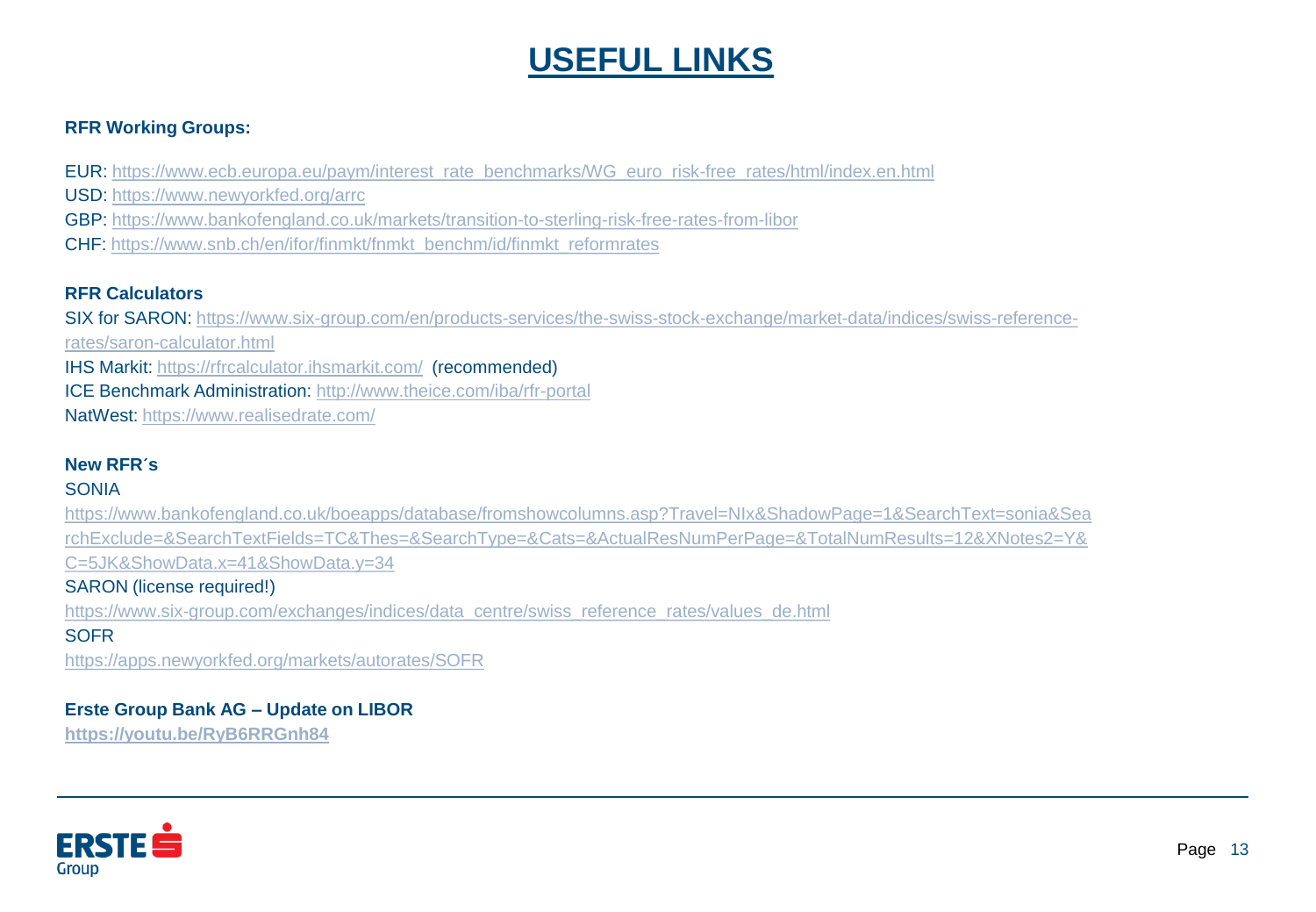#### **SOURCES**

- Erste Group Bank AG
- Working Group on Euro Risk Free Rates
- Alternative Reference Rate Committee (ARRC)
- International Swaps and Derivatives Association (ISDA)
- Asia Securities Industry and Financial Markets Association (ASIFMA)
- European Central Bank (ECB)
- Standard & Poor's (S&P)
- Bloomberg
- Moody's
- UBS